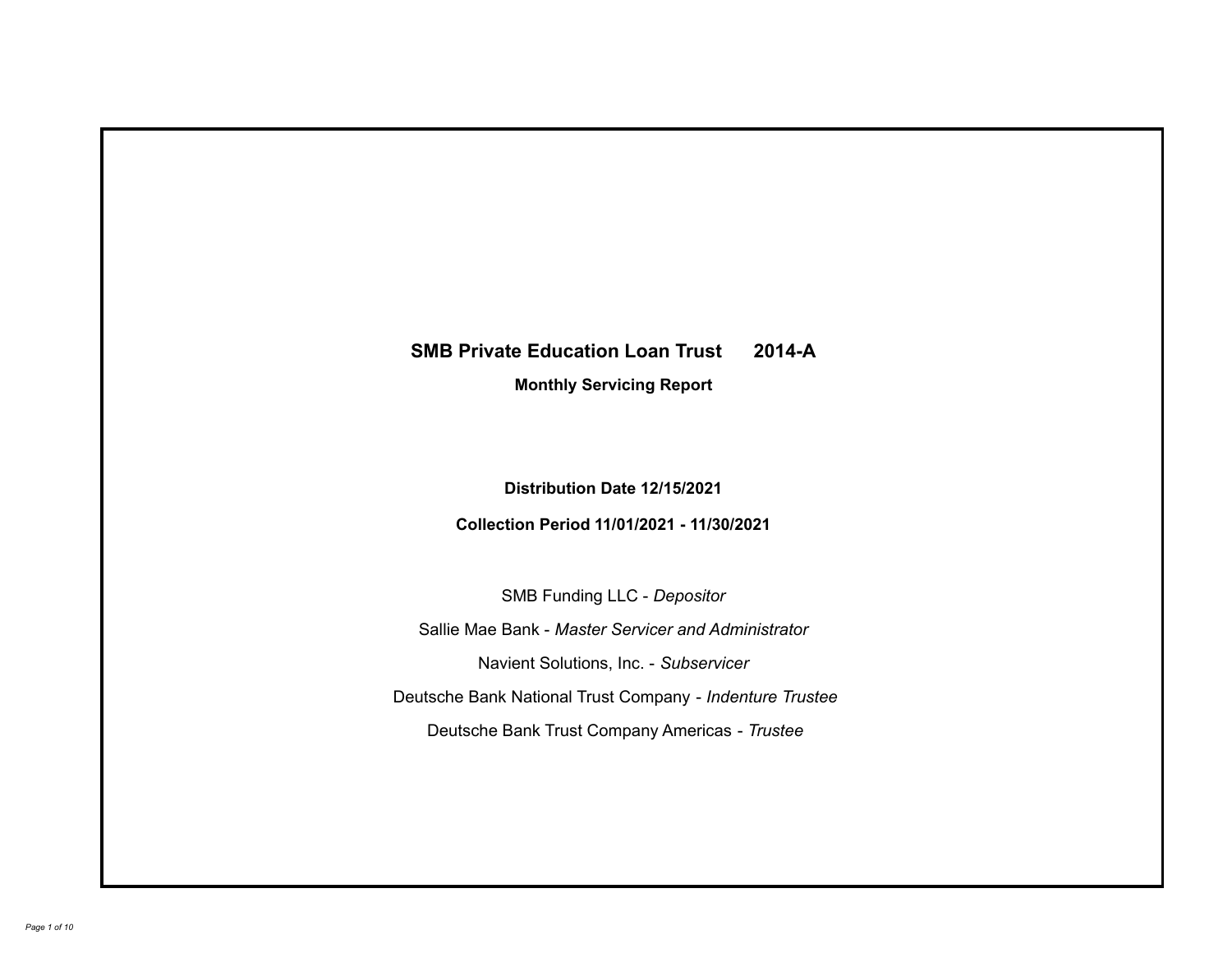|  | <b>Deal Parameters</b> |  |
|--|------------------------|--|
|  |                        |  |

| Α | <b>Student Loan Portfolio Characteristics</b>   |                   | 08/07/2014       | 10/31/2021       | 11/30/2021       |
|---|-------------------------------------------------|-------------------|------------------|------------------|------------------|
|   | <b>Principal Balance</b>                        |                   | \$361,523,983.59 | \$120,732,022.07 | \$118,920,301.41 |
|   | Interest to be Capitalized Balance              |                   | 17,313,307.43    | 1,501,791.06     | 1,347,333.12     |
|   | Pool Balance                                    |                   | \$378,837,291.02 | \$122,233,813.13 | \$120,267,634.53 |
|   | Weighted Average Coupon (WAC)                   |                   | 7.81%            | 7.83%            | 7.83%            |
|   | Weighted Average Remaining Term                 |                   | 138.29           | 183.15           | 183.11           |
|   | Number of Loans                                 |                   | 33,555           | 11,041           | 10,837           |
|   | Number of Borrowers                             |                   | 26,651           | 8,681            | 8,529            |
|   | Pool Factor                                     |                   |                  | 0.322655177      | 0.317465142      |
|   | Since Issued Total Constant Prepayment Rate (1) |                   |                  | 6.60%            | 6.53%            |
| B | <b>Debt Securities</b>                          | <b>Cusip/Isin</b> | 11/15/2021       |                  | 12/15/2021       |
|   | A <sub>3</sub>                                  | 784456AD7         | \$43,633,087.68  |                  | \$41,780,619.98  |
|   | B                                               | 784456AE5         | \$36,000,000.00  |                  | \$36,000,000.00  |
|   | C                                               | 784456AF2         | \$42,000,000.00  |                  | \$42,000,000.00  |
|   |                                                 |                   |                  |                  |                  |
| C | <b>Certificates</b>                             | <b>Cusip/Isin</b> | 11/15/2021       |                  | 12/15/2021       |
|   | <b>Excess Distribution</b>                      | 784456105         | \$100,000.00     |                  | \$100,000.00     |
|   |                                                 |                   |                  |                  |                  |
| D | <b>Account Balances</b>                         |                   | 11/15/2021       |                  | 12/15/2021       |
|   | Reserve Account Balance                         |                   | \$958,735.00     |                  | \$958,735.00     |
|   |                                                 |                   |                  |                  |                  |
| Е | <b>Asset / Liability</b>                        |                   | 11/15/2021       |                  | 12/15/2021       |
|   | Overcollateralization Percentage *              |                   | 34.85%           |                  | 35.33%           |
|   | Specified Overcollateralization Amount *        |                   | \$42,184,330.00  |                  | \$42,184,330.00  |

\* Based on the Rated debt securities (Class A and Class B Bonds)

(1) Since Issued Total CPR calculations found in monthly servicing reports issued on or prior to September 15, 2015 originally included loans that were removed from the pool by the sponsor because they became ineligible for the pool between the cut-off date and settlement date. On October 5, 2015, Since Issued Total CPR calculations were revised to exclude these loans and all prior monthly servicing reports were restated. *For additional information, see 'Since Issued CPR Methodology' found in section VIII of this report.*

Actual Overcollateralization Amount \* \$42,600,725.45

\$42,487,014.55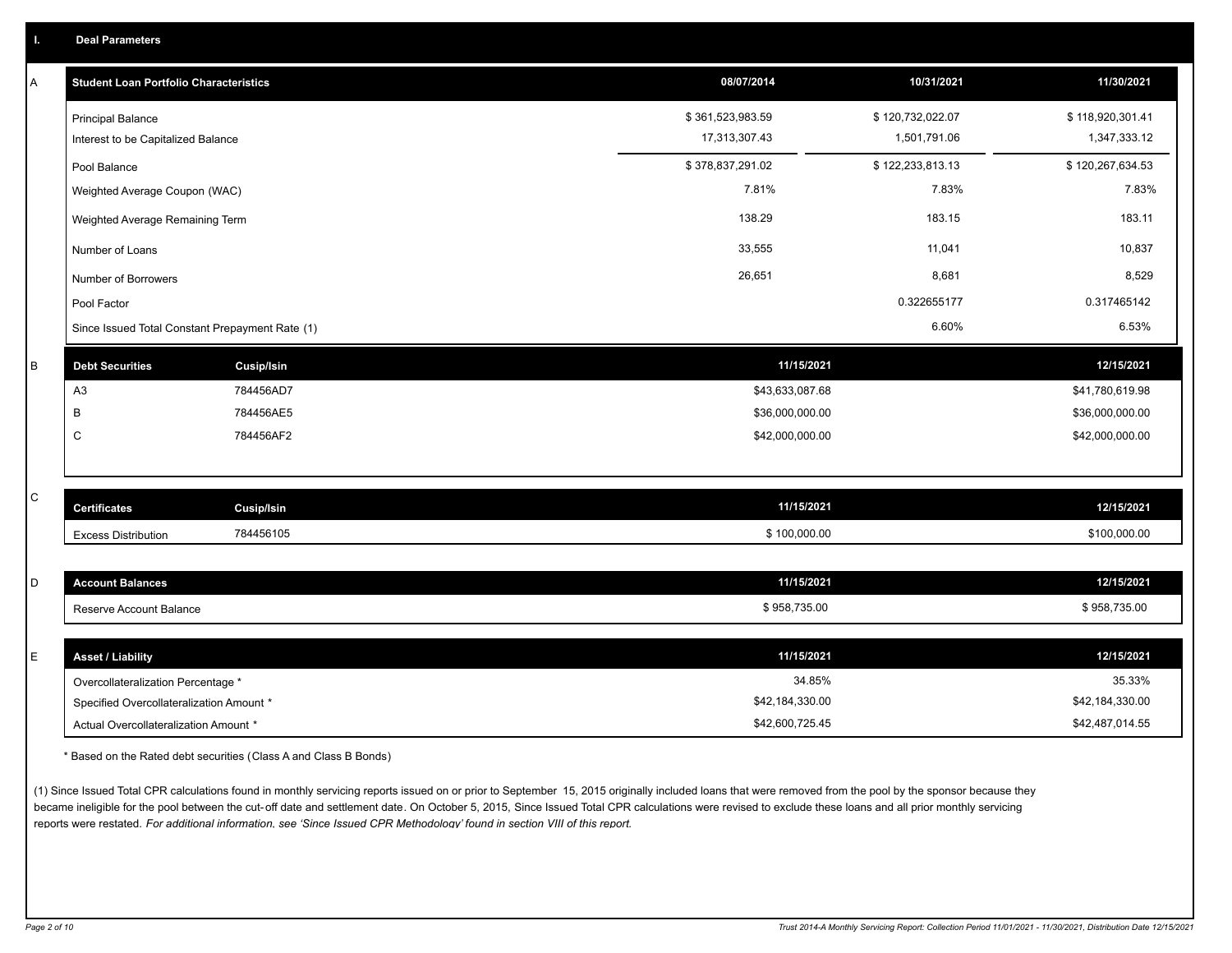### **II. 2014-A Trust Activity 11/01/2021 through 11/30/2021**

| $\mathsf{A}$ | <b>Student Loan Principal Receipts</b> |                |
|--------------|----------------------------------------|----------------|
|              | <b>Borrower Principal</b>              | 1,891,034.81   |
|              | Seller Principal Reimbursement         | 0.00           |
|              | Servicer Principal Reimbursement       | 0.00           |
|              | <b>Other Principal Deposits</b>        | 0.00           |
|              | <b>Total Principal Receipts</b>        | \$1,891,034.81 |

#### B **Student Loan Interest Receipts**

| <b>Total Interest Receipts</b>  | \$650,749.38 |
|---------------------------------|--------------|
| Other Interest Deposits         | 5,793.16     |
| Servicer Interest Reimbursement | 0.00         |
| Seller Interest Reimbursement   | 0.00         |
| <b>Borrower Interest</b>        | 644,956.22   |

| С  | <b>Recoveries on Realized Losses</b>                             | \$49,386.15    |
|----|------------------------------------------------------------------|----------------|
| D  | <b>Investment Income</b>                                         | \$67.89        |
| E  | <b>Funds Borrowed from Next Collection Period</b>                | \$0.00         |
| F. | Funds Repaid from Prior Collection Period                        | \$0.00         |
| G  | <b>Loan Sale or Purchase Proceeds</b>                            | \$0.00         |
| H  | <b>Initial Deposits to Collection Account</b>                    | \$0.00         |
|    | <b>Excess Transferred from Other Accounts</b>                    | \$0.00         |
| J  | <b>Borrower Benefit Reimbursements</b>                           | \$0.00         |
| K  | <b>Gross Swap Receipt</b>                                        | \$0.00         |
| L  | <b>Other Deposits</b>                                            | \$0.00         |
| M  | <b>Other Fees Collected</b>                                      | \$0.00         |
| N  | <b>AVAILABLE FUNDS</b>                                           | \$2,591,238.23 |
| O  | Non-Cash Principal Activity During Collection Period             | \$79,314.15    |
| P  | Aggregate Purchased Amounts by the Depositor, Servicer or Seller | \$0.00         |
| Q  | Aggregate Loan Substitutions                                     | \$0.00         |
|    |                                                                  |                |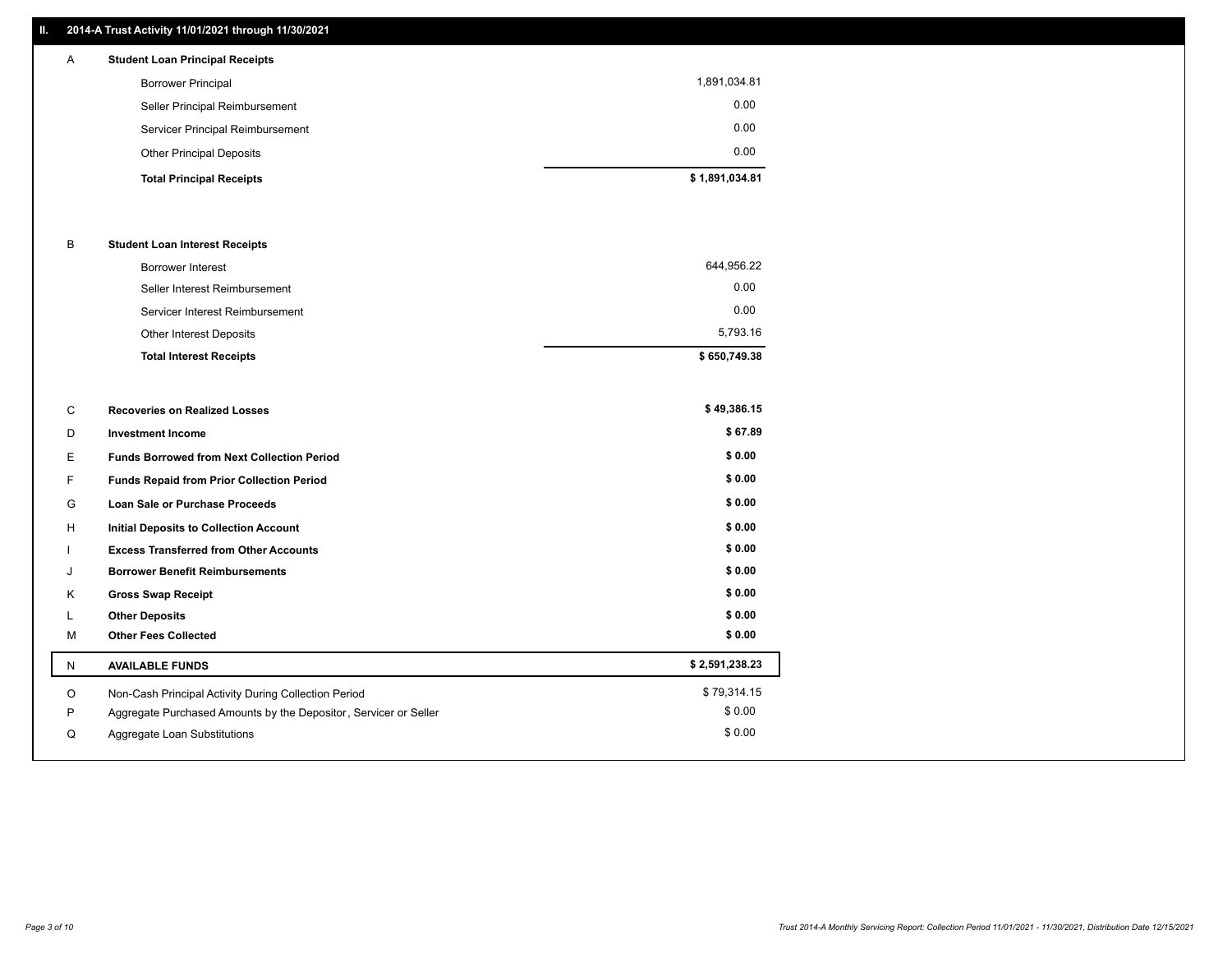|                   |                         | 11/30/2021               |         | 10/31/2021 |                  |                |                          |         |           |                  |                |
|-------------------|-------------------------|--------------------------|---------|------------|------------------|----------------|--------------------------|---------|-----------|------------------|----------------|
|                   |                         | <b>Wtd Avg</b><br>Coupon | # Loans | Principal  |                  | % of Principal | <b>Wtd Avg</b><br>Coupon | # Loans | Principal |                  | % of Principal |
| INTERIM:          | IN SCHOOL               |                          | 8.43%   | 37         | \$568,815.23     | 0.473%         |                          | 8.45%   | 38        | \$602,925.23     | 0.493%         |
|                   | <b>GRACE</b>            |                          | 8.95%   | 14         | \$216,651.83     | 0.180%         |                          | 9.11%   | 25        | \$309,743.68     | 0.253%         |
|                   | <b>DEFERMENT</b>        |                          | 8.61%   | 437        | \$5,833,782.77   | 4.851%         |                          | 8.55%   | 453       | \$6,002,997.38   | 4.911%         |
| <b>REPAYMENT:</b> | <b>CURRENT</b>          |                          | 7.69%   | 9,537      | \$100,800,538.76 | 83.814%        |                          | 7.69%   | 9,724     | \$103,690,793.01 | 84.830%        |
|                   | 30-59 DAYS DELINQUENT   |                          | 8.44%   | 150        | \$2,506,789.10   | 2.084%         |                          | 8.46%   | 160       | \$2,270,102.42   | 1.857%         |
|                   | 60-89 DAYS DELINQUENT   |                          | 8.86%   | 100        | \$1,389,665.61   | 1.155%         |                          | 8.81%   | 85        | \$1,328,698.29   | 1.087%         |
|                   | 90-119 DAYS DELINQUENT  |                          | 8.66%   | 74         | \$1,326,574.50   | 1.103%         |                          | 8.99%   | 59        | \$1,132,871.57   | 0.927%         |
|                   | 120-149 DAYS DELINQUENT |                          | 9.09%   | 39         | \$639,632.57     | 0.532%         |                          | 8.88%   | 62        | \$887,863.05     | 0.726%         |
|                   | 150-179 DAYS DELINQUENT |                          | 8.69%   | 51         | \$778,343.86     | 0.647%         |                          | 8.26%   | 31        | \$382,074.24     | 0.313%         |
|                   | > 179 DAYS DELINQUENT   |                          | 8.42%   | 24         | \$365,560.68     | 0.304%         |                          | 9.09%   | 33        | \$436,268.00     | 0.357%         |
|                   | FORBEARANCE             |                          | 8.32%   | 374        | \$5,841,279.62   | 4.857%         |                          | 8.60%   | 371       | \$5,189,476.26   | 4.246%         |
| <b>TOTAL</b>      |                         |                          |         | 10,837     | \$120,267,634.53 | 100.00%        |                          |         | 11,041    | \$122,233,813.13 | 100.00%        |
|                   |                         |                          |         |            |                  |                |                          |         |           |                  |                |

Percentages may not total 100% due to rounding \*

\*\* Smart Option Interest Only loans and \$25 Fixed Payment loans classified as in repayment whether student borrowers are in school, in grace, in deferment or required to make full principal and interest payments on their l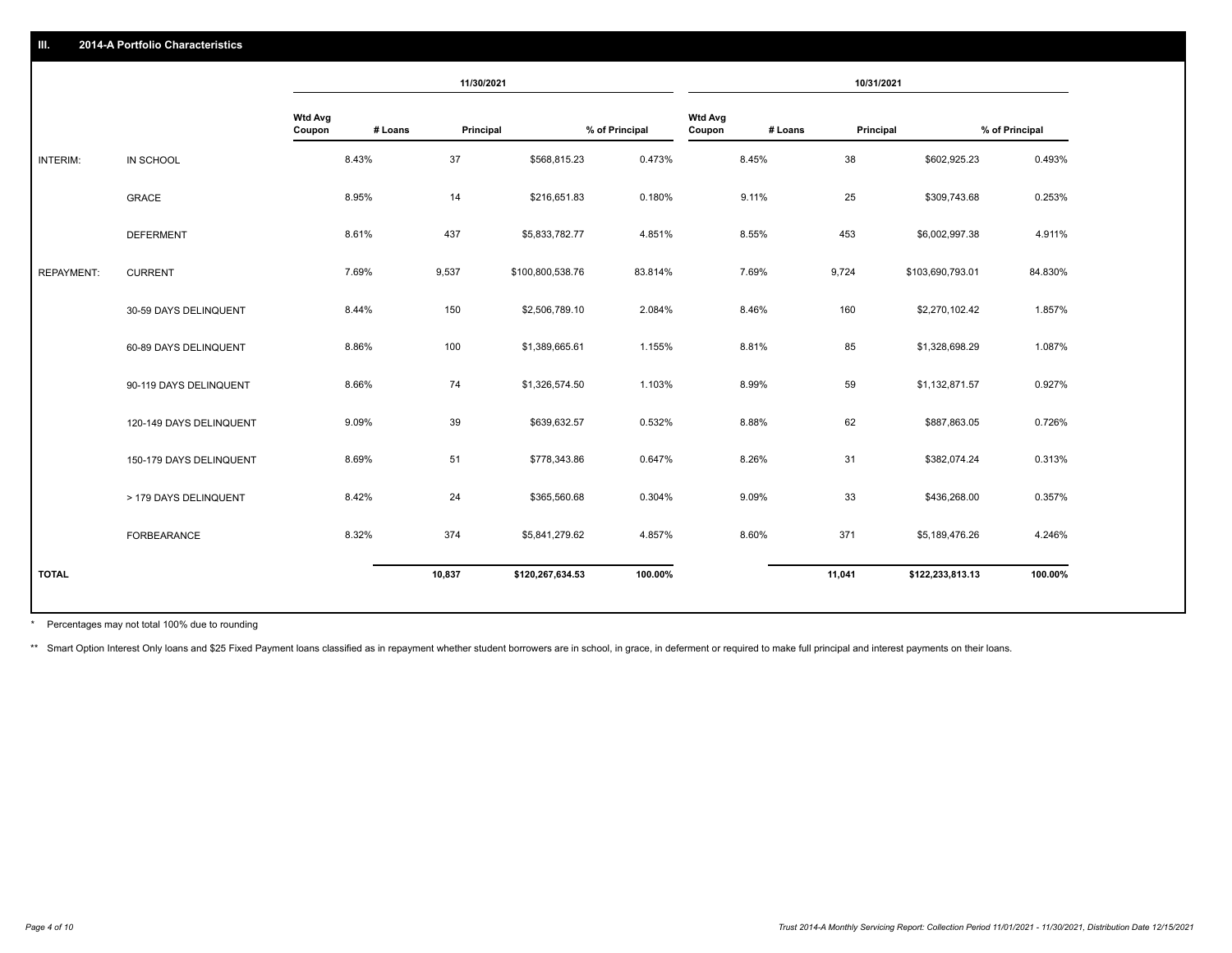|                                                         | 11/30/2021       | 10/31/2021       |
|---------------------------------------------------------|------------------|------------------|
| Pool Balance                                            | \$120,267,634.53 | \$122,233,813.13 |
| Total # Loans                                           | 10,837           | 11,041           |
| Total # Borrowers                                       | 8,529            | 8,681            |
| Weighted Average Coupon                                 | 7.83%            | 7.83%            |
| Weighted Average Remaining Term                         | 183.11           | 183.15           |
| Percent of Pool - Cosigned                              | 93.7%            | 93.6%            |
| Percent of Pool - Non Cosigned                          | 6.3%             | 6.4%             |
| Borrower Interest Accrued for Period                    | \$762,623.54     | \$799,232.35     |
| Outstanding Borrower Interest Accrued                   | \$3,421,667.94   | \$3,553,714.08   |
| Gross Principal Realized Loss - Periodic *              | \$154,556.53     | \$15,565.77      |
| Gross Principal Realized Loss - Cumulative *            | \$17,735,970.97  | \$17,581,414.44  |
| Delinquent Principal Purchased by Servicer - Periodic   | \$0.00           | \$0.00           |
| Delinquent Principal Purchased by Servicer - Cumulative | \$0.00           | \$0.00           |
| Recoveries on Realized Losses - Periodic                | \$49,386.15      | \$47,403.62      |
| Recoveries on Realized Losses - Cumulative              | \$2,426,220.40   | \$2,376,834.25   |
| Net Losses - Periodic                                   | \$105,170.38     | $-$31,837.85$    |
| Net Losses - Cumulative                                 | \$15,309,750.57  | \$15,204,580.19  |
| <b>Cumulative Gross Defaults</b>                        | \$17,735,970.97  | \$17,581,414.44  |
| Change in Gross Defaults                                | \$154,556.53     | \$15,565.77      |
| Non-Cash Principal Activity - Capitalized Interest      | \$233,953.96     | \$361,008.86     |
| Since Issued Total Constant Prepayment Rate (CPR) (1)   | 6.53%            | 6.60%            |
| <b>Loan Substitutions</b>                               | \$0.00           | \$0.00           |
| <b>Cumulative Loan Substitutions</b>                    | \$0.00           | \$0.00           |
| <b>Unpaid Master Servicing Fees</b>                     | \$0.00           | \$0.00           |
| <b>Unpaid Sub-Servicing Fees</b>                        | \$0.00           | \$0.00           |
| <b>Unpaid Administration Fees</b>                       | \$0.00           | \$0.00           |
| Unpaid Carryover Master Servicing Fees                  | \$0.00           | \$0.00           |
| Unpaid Carryover Sub-Servicing Fees                     | \$0.00           | \$0.00           |
| Note Interest Shortfall                                 | \$0.00           | \$0.00           |

\* In accordance with the Sub-Servicer's current policies and procedures, after September 1, 2017 loans subject to bankruptcy claims generally will not be reported as a charged- off unless and until they are delinquent for

(1) Since Issued Total CPR calculations found in monthly servicing reports issued on or prior to September 15, 2015 originally included loans that were removed from the pool by the sponsor because they became ineligible fo between the cut-off date and settlement date. On October 5, 2015, Since Issued Total CPR calculations were revised to exclude these loans and all prior monthly servicing reports were restated . For additional information, *Issued CPR Methodology' found in section VIII of this report.*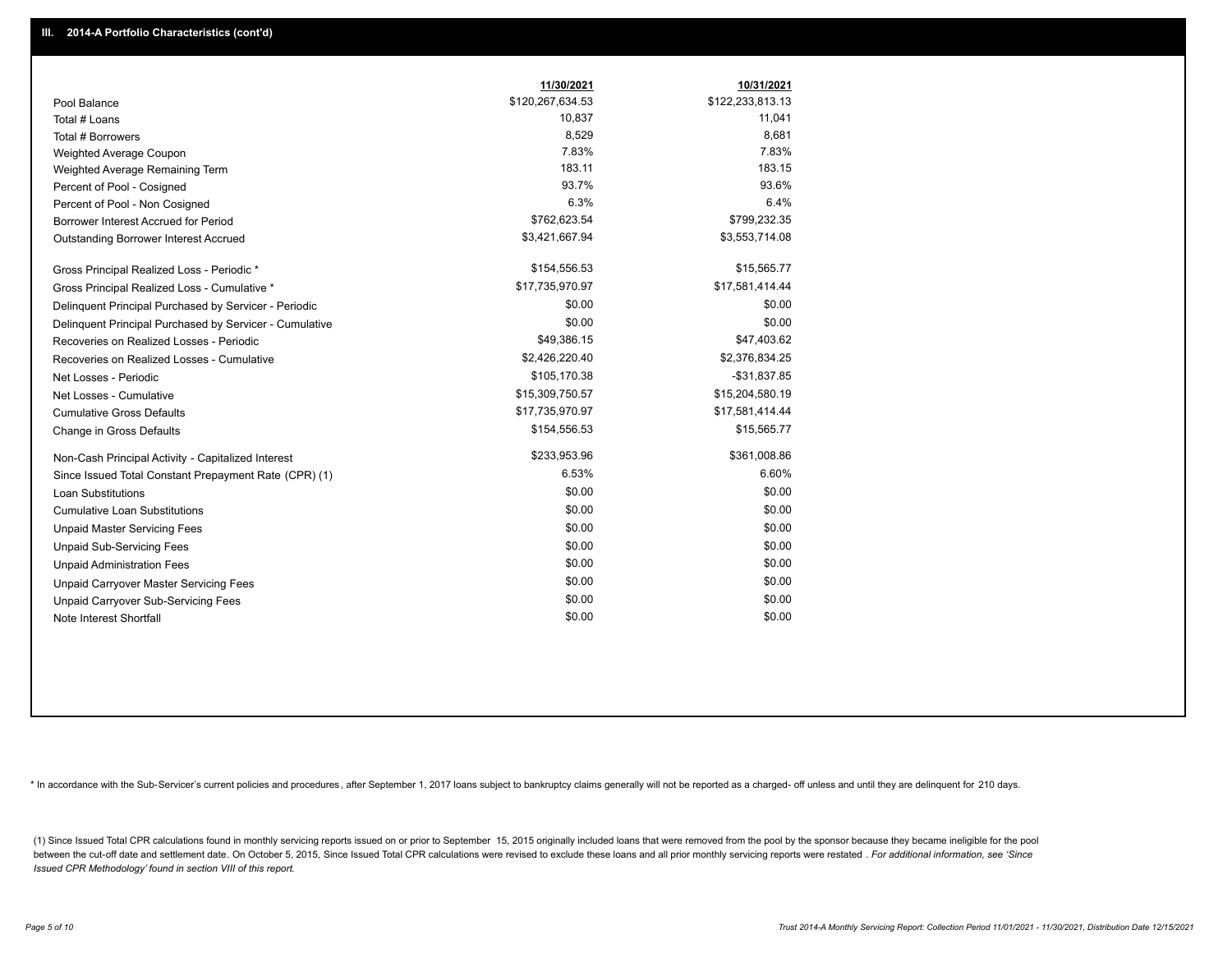## **IV. 2014-A Portfolio Statistics by Loan Program**

|                                                       | Weighted<br>Average | # LOANS | \$ AMOUNT        | $\frac{9}{6}$ * |
|-------------------------------------------------------|---------------------|---------|------------------|-----------------|
| - Smart Option Deferred Loans                         | 8.15%               | 5,683   | \$63,770,769.03  | 53.024%         |
| - Smart Option Fixed Pay Loans                        | 7.72%               | 3,198   | \$42,549,432.42  | 35.379%         |
| - Smart Option Interest-Only Loans                    | 6.67%               | 1,956   | \$13,947,433.08  | 11.597%         |
| - Other Loan Programs                                 | 0.00%               | 0.00    | \$0.00           | 0.000%          |
| <b>Total</b>                                          | 7.83%               | 10,837  | \$120,267,634.53 | 100.000%        |
| Prime Indexed Loans -- Monthly Reset Adjustable       |                     |         | \$0.00           |                 |
| Prime Indexed Loans -- Monthly Reset Non-Adjustable   |                     |         | \$0.00           |                 |
| Prime Indexed Loans -- Quarterly Reset Adjustable     |                     |         | \$0.00           |                 |
| Prime Indexed Loans -- Quarterly Reset Non-Adjustable |                     |         | \$0.00           |                 |
| Prime Indexed Loans -- Annual Reset                   |                     |         | \$0.00           |                 |
| <b>T-Bill Indexed Loans</b>                           |                     |         | \$0.00           |                 |
| <b>Fixed Rate Loans</b>                               |                     |         | \$15,217,600.29  |                 |
| <b>LIBOR Indexed Loans</b>                            |                     |         | \$105,050,034.24 |                 |
|                                                       |                     |         |                  |                 |

\* Note: Percentages may not total 100% due to rounding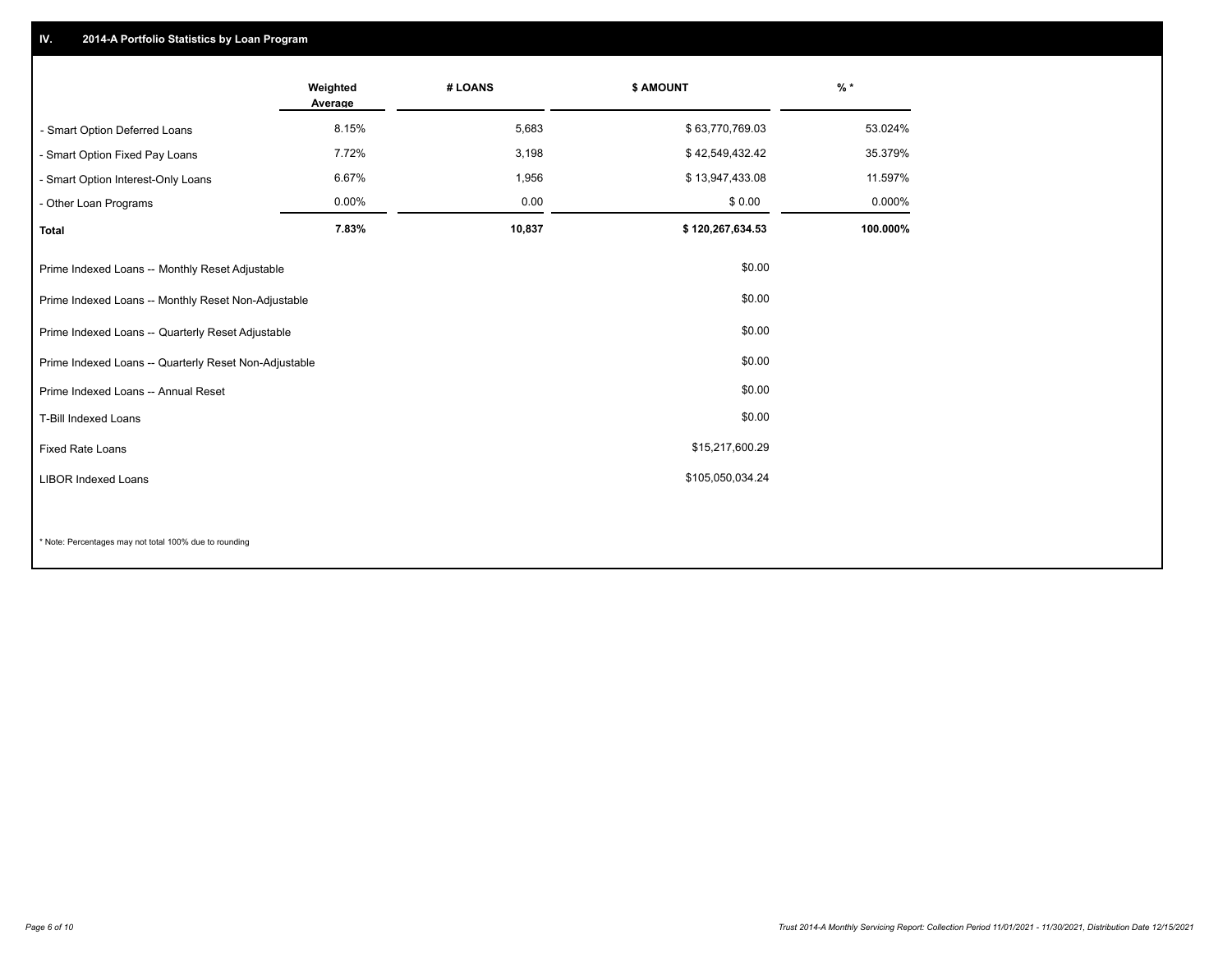| ۷. | 2014-A Reserve Account and Principal Distribution Calculations                                                                                                                                |                  |  |
|----|-----------------------------------------------------------------------------------------------------------------------------------------------------------------------------------------------|------------------|--|
|    | <b>Reserve Account</b>                                                                                                                                                                        |                  |  |
| А. |                                                                                                                                                                                               |                  |  |
|    | Specified Reserve Account Balance                                                                                                                                                             | \$958,735.00     |  |
|    | Actual Reserve Account Balance                                                                                                                                                                | \$958,735.00     |  |
| В. | <b>Principal Distribution Amount</b>                                                                                                                                                          |                  |  |
|    | Class A Notes Outstanding<br>i.                                                                                                                                                               | \$43,633,087.68  |  |
|    | Pool Balance<br>ii.                                                                                                                                                                           | \$120,267,634.53 |  |
|    | First Priority Principal Distribution Amount (i - ii)<br>iii.                                                                                                                                 | \$0.00           |  |
|    | Class A and B Notes Outstanding<br>iv.                                                                                                                                                        | \$79,633,087.68  |  |
|    | First Priority Principal Distribution Amount<br>V.                                                                                                                                            | \$0.00           |  |
|    | Pool Balance<br>vi.                                                                                                                                                                           | \$120,267,634.53 |  |
|    | Specified Overcollateralization Amount<br>vii.                                                                                                                                                | \$42,184,330.00  |  |
|    | Regular Principal Distribution Amount (iv - v) - (vi - vii)<br>viii.                                                                                                                          | \$1,549,783.15   |  |
|    | <b>Notes Outstanding</b><br>ix.                                                                                                                                                               | \$121,633,087.68 |  |
|    |                                                                                                                                                                                               | \$0.00           |  |
|    | First Priority Principal Distribution Amount<br>х.                                                                                                                                            |                  |  |
|    | Regular Principal Distribution Amount<br>xi.                                                                                                                                                  | \$1,549,783.15   |  |
|    | Available Funds (after payment of waterfall items A through J) *<br>xii.                                                                                                                      | \$605,369.10     |  |
|    | Additional Principal Distribution Amount (min(ix - x - xi, xiii))<br>xiii.                                                                                                                    | \$302,684.55     |  |
|    | * Represents 50% of value if the principal balance of the notes is greater than 10% of initial principal balance of the notes or the Class A and Class B note are reduced to 0, otherwise the |                  |  |

full value is shown.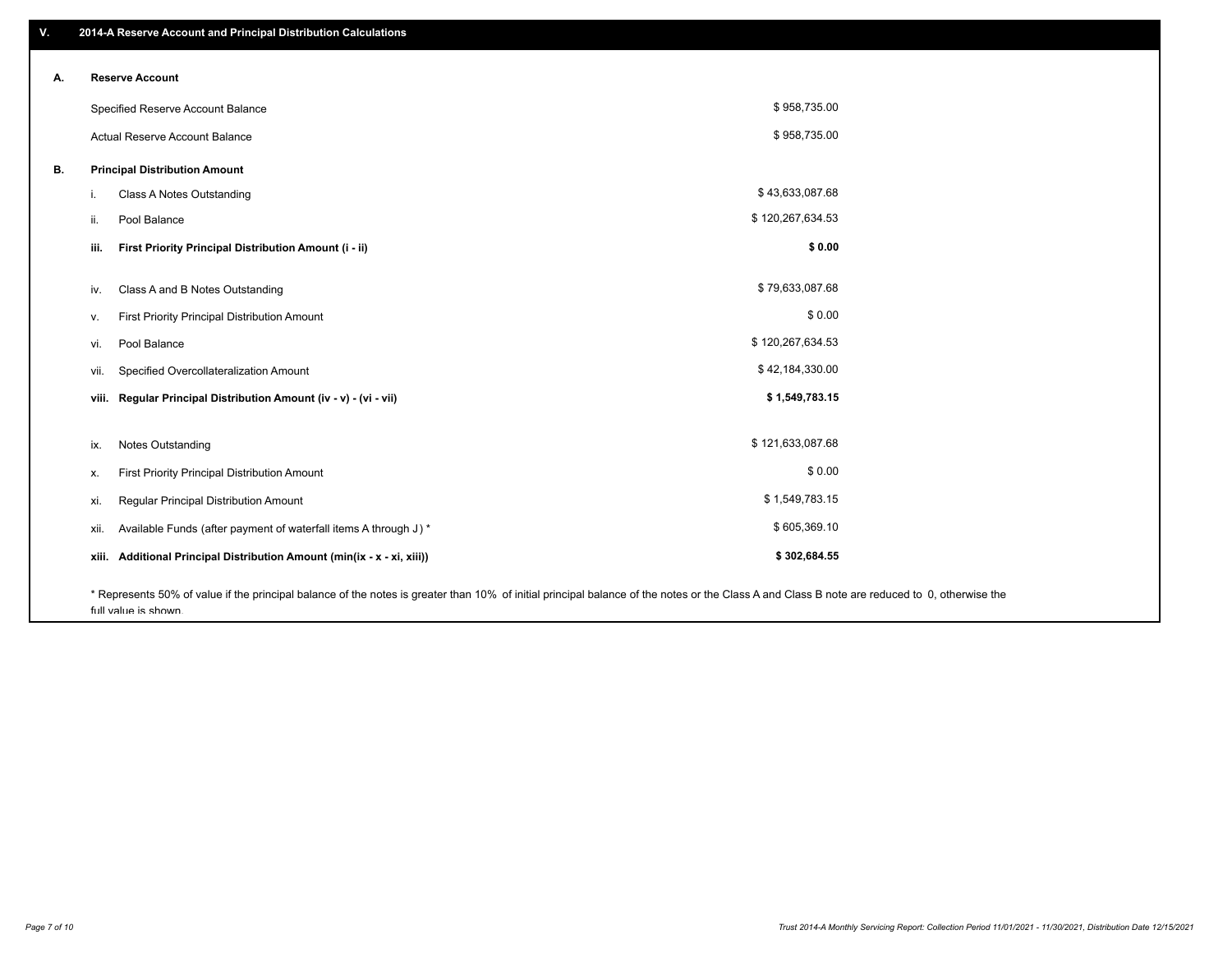| VI.         | 2014-A Waterfall for Distributions                                                                                                                                                                    |                  |                      |
|-------------|-------------------------------------------------------------------------------------------------------------------------------------------------------------------------------------------------------|------------------|----------------------|
|             |                                                                                                                                                                                                       | Paid             | <b>Funds Balance</b> |
|             | <b>Total Available Funds</b>                                                                                                                                                                          |                  | \$2,591,238.23       |
| Α           | <b>Trustee Fees</b>                                                                                                                                                                                   | \$0.00           | \$2,591,238.23       |
| В           | i. Master Servicing Fees                                                                                                                                                                              | \$5,080.38       | \$2,586,157.85       |
|             | ii. Sub-Servicing Fees                                                                                                                                                                                | \$84,052.03      | \$2,502,105.82       |
| $\mathbf C$ | i. Administration Fees                                                                                                                                                                                | \$6,667.00       | \$2,495,438.82       |
|             | ii. Unreimbursed Administrator Advances plus any Unpaid                                                                                                                                               | \$5,000.00       | \$2,490,438.82       |
| D           | Class A Noteholders Interest Distribution Amount                                                                                                                                                      | \$57,786.57      | \$2,432,652.25       |
| Е           | <b>First Priority Principal Payment</b>                                                                                                                                                               | \$0.00           | \$2,432,652.25       |
| F           | Class B Noteholders Interest Distribution Amount                                                                                                                                                      | \$120,000.00     | \$2,312,652.25       |
| G           | Class C Noteholders Interest Distribution Amount                                                                                                                                                      | \$157,500.00     | \$2,155,152.25       |
| H           | Reinstatement Reserve Account                                                                                                                                                                         | \$0.00           | \$2,155,152.25       |
|             | Regular Principal Distribution                                                                                                                                                                        | \$1,549,783.15   | \$605,369.10         |
| J           | i. Carryover Master Servicing Fees                                                                                                                                                                    | \$0.00           | \$605,369.10         |
|             | ii. Carryover Sub-servicing Fees                                                                                                                                                                      | \$0.00           | \$605,369.10         |
| Κ           | Additional Principal Distribution Amount                                                                                                                                                              | \$302,684.55     | \$302,684.55         |
| L           | Unpaid Expenses of Trustee                                                                                                                                                                            | \$0.00           | \$302,684.55         |
| М           | Unpaid Expenses of Administrator                                                                                                                                                                      | \$0.00           | \$302,684.55         |
| N           | Remaining Funds to the Excess Distribution Certificateholder                                                                                                                                          | \$302,684.55     | \$0.00               |
|             | <b>Waterfall Conditions</b>                                                                                                                                                                           |                  |                      |
|             |                                                                                                                                                                                                       |                  |                      |
| А.          | <b>Class C Noteholders' Interest Distribution Condition</b>                                                                                                                                           |                  |                      |
|             | Pool Balance<br>j.                                                                                                                                                                                    | \$120,267,634.53 |                      |
|             | Class A and B Notes Outstanding<br>ii.                                                                                                                                                                | \$79,633,087.68  |                      |
|             | Class C Noteholders' Interest Distribution Ratio (i / ii)<br>iii.                                                                                                                                     | 151.03%          |                      |
|             | Minimum Ratio<br>iv.                                                                                                                                                                                  | 110.00%<br>Υ     |                      |
|             | Is the Class C Noteholders' Interest Distribution Condition Satisfied (iii > iv)<br>V.                                                                                                                |                  |                      |
|             | * Note: If the Class C Noteholders' Interest Distribution Condition is satisfied then the amount of interest accrued at the Class C Rate for the Accrual Period is Released on the distribution Date. |                  |                      |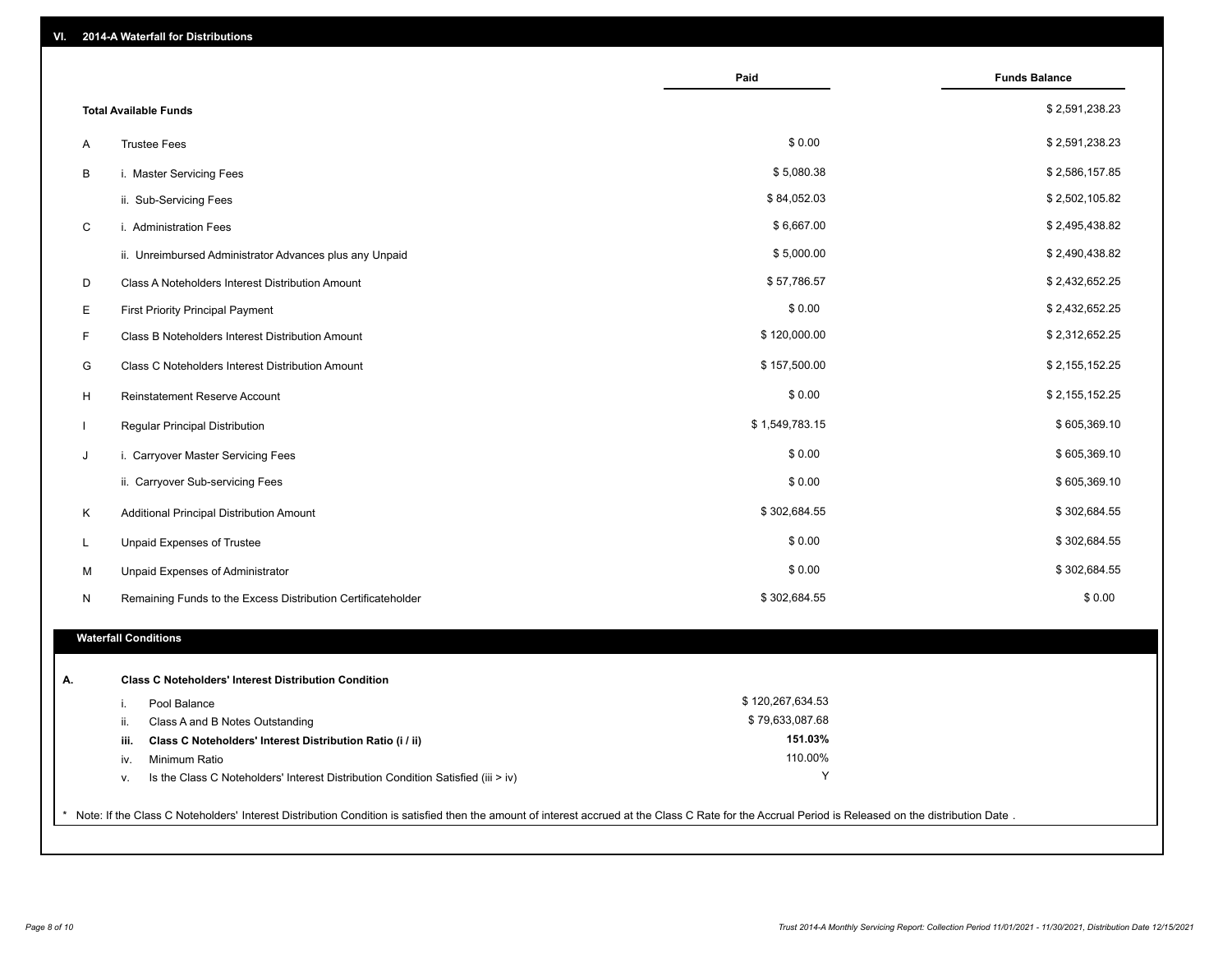| <b>Distribution Amounts</b>                                |                         |                         |                         |
|------------------------------------------------------------|-------------------------|-------------------------|-------------------------|
|                                                            | A <sub>3</sub>          | в                       | C                       |
| Cusip/Isin                                                 | 784456AD7               | 784456AE5               | 784456AF2               |
| <b>Beginning Balance</b>                                   | \$43,633,087.68         | \$36,000,000.00         | \$42,000,000.00         |
| Index                                                      | <b>LIBOR</b>            | <b>FIXED</b>            | <b>FIXED</b>            |
| Spread/Fixed Rate                                          | 1.50%                   | 4.00%                   | 4.50%                   |
| Record Date (Days Prior to Distribution)                   | 1 NEW YORK BUSINESS DAY | 1 NEW YORK BUSINESS DAY | 1 NEW YORK BUSINESS DAY |
| Accrual Period Begin                                       | 11/15/2021              | 11/15/2021              | 11/15/2021              |
| <b>Accrual Period End</b>                                  | 12/15/2021              | 12/15/2021              | 12/15/2021              |
| Daycount Fraction                                          | 0.08333333              | 0.08333333              | 0.08333333              |
| Interest Rate*                                             | 1.58925%                | 4.00000%                | 4.50000%                |
| <b>Accrued Interest Factor</b>                             | 0.001324375             | 0.003333333             | 0.003750000             |
| <b>Current Interest Due</b>                                | \$57,786.57             | \$120,000.00            | \$157,500.00            |
| Interest Shortfall from Prior Period Plus Accrued Interest | $$ -$                   | $\mathsf{\$}$ -         | $$ -$                   |
| <b>Total Interest Due</b>                                  | \$57,786.57             | \$120,000.00            | \$157,500.00            |
| <b>Interest Paid</b>                                       | \$57,786.57             | \$120,000.00            | \$157,500.00            |
| <b>Interest Shortfall</b>                                  | $$ -$                   | $\mathsf{\$}$ -         | $$ -$                   |
| <b>Principal Paid</b>                                      | \$1,852,467.70          | $\mathsf{\$}$ -         | $$ -$                   |
| <b>Ending Principal Balance</b>                            | \$41,780,619.98         | \$36,000,000.00         | \$42,000,000.00         |
| Paydown Factor                                             | 0.037049354             | 0.000000000             | 0.000000000             |
| <b>Ending Balance Factor</b>                               | 0.835612400             | 1.000000000             | 1.000000000             |

\* Pay rates for Current Distribution. For the interest rates applicable to the next distribution date, please see https://www.salliemae.com/about/investors/data/SMBabrate.txt.

**VII. 2014-A Distributions**